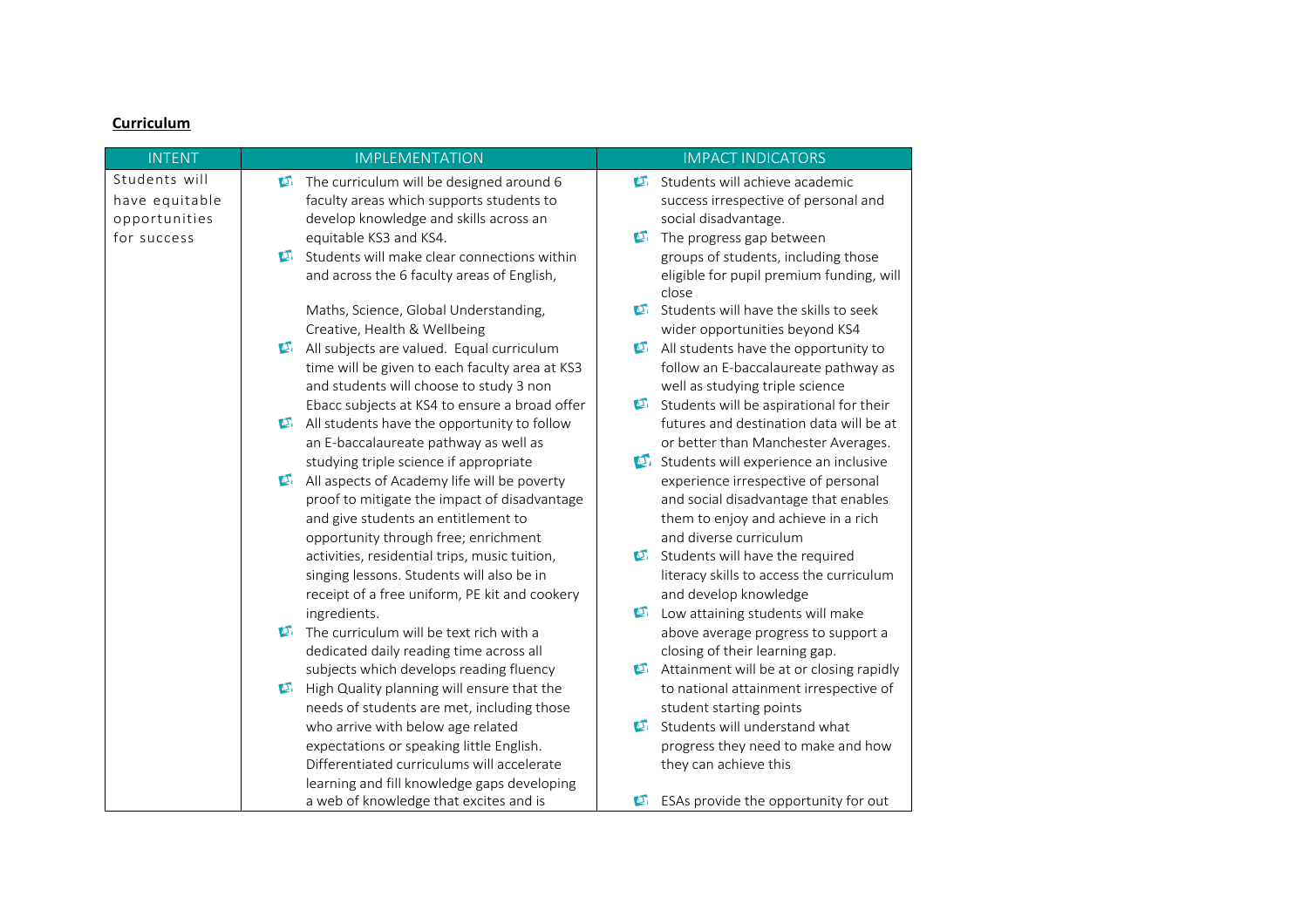|                                                                                                                       | valued by them.<br>A study support offer as part of the ESA<br>curriculum ensures students receive<br>targeted intervention to fill knowledge gaps<br>and develop key skills<br>An ESA offer will be wide and varied and staff<br>$\sigma$<br>will provide at least one after school session<br>per week irrespective of subjects<br>A series of after school sessions are<br>offered acrossthe academy with students<br>attending two per week<br>Students can also receive targeted<br>$\mathbf{v}$<br>intervention to fill knowledge gaps and<br>develop key skills                                                                                                                                                                                                                                                                                                                                                                                                           | of hours learning, developing wider<br>skills beyond subject content<br>$\mathbf{C}$<br>Students will experience a range of<br>opportunities that develop their<br>individual interests in a broad sense<br>that develops their cultural capital<br>$\sigma$<br>In Year 7, Catch up premium students<br>are grouped according to need withthe<br>lowest KS2 scores receiving areading<br>intervention programme that develops<br>phonological awareness and reading<br>fluency and the higher attaining<br>students partaking in an expert writers'<br>programme.                                                     |
|-----------------------------------------------------------------------------------------------------------------------|----------------------------------------------------------------------------------------------------------------------------------------------------------------------------------------------------------------------------------------------------------------------------------------------------------------------------------------------------------------------------------------------------------------------------------------------------------------------------------------------------------------------------------------------------------------------------------------------------------------------------------------------------------------------------------------------------------------------------------------------------------------------------------------------------------------------------------------------------------------------------------------------------------------------------------------------------------------------------------|-----------------------------------------------------------------------------------------------------------------------------------------------------------------------------------------------------------------------------------------------------------------------------------------------------------------------------------------------------------------------------------------------------------------------------------------------------------------------------------------------------------------------------------------------------------------------------------------------------------------------|
| Students will<br>be prepared for<br>tomorrow by<br>developing key<br>communication,<br>literacy and<br>digital skills | $\mathbf{u}$<br>Within the curriculum students will receive<br>dedicated time to devote to their career. In<br>Year 10 students will gain at least one<br>qualification in a work related pathway such<br>as: Microsoft office specialist, Autodesk<br>user, Adobe<br>certified<br>certified<br>user<br>(photoshop), ASDAN, vocational taster in Hair<br>and Beauty, Basic Food Hygiene level 2/3,<br>NMITTP certificate in education, Finance<br>Preparedness (exact name TBC), Level 1<br>Interpersonal Skills (Via Teens & Toddlers).<br>Additionally, all students will achieve Duke of<br>York Award (Digital Literacy) and a first aid<br>qualification.<br>$\boldsymbol{\sigma}$<br>Students are exposed to emerging<br>technologies and digital literacy to ensure<br>they are prepared for the jobs of tomorrow<br>that may not exist yet, technology such as Cad<br>cam machines, 3 D printers, micro bit and<br>coding support an ever changing<br>curriculum design. | Students will be aspirational about<br>their future as a result of effective<br>guidance and support that exposes<br>them to possibilities<br>Moving on'/ Progression data will be<br>at or above national levels<br>demonstrating that students are well<br>prepared for their future<br>Alumni programmes will support<br>students to effectively transition to<br>relevant courses<br>Students will be aspirational about<br>their future in an ever changing digital<br>labour market<br>All students will study a computer,<br>digital or technology KS4 course<br>All students will access a full<br>curriculum |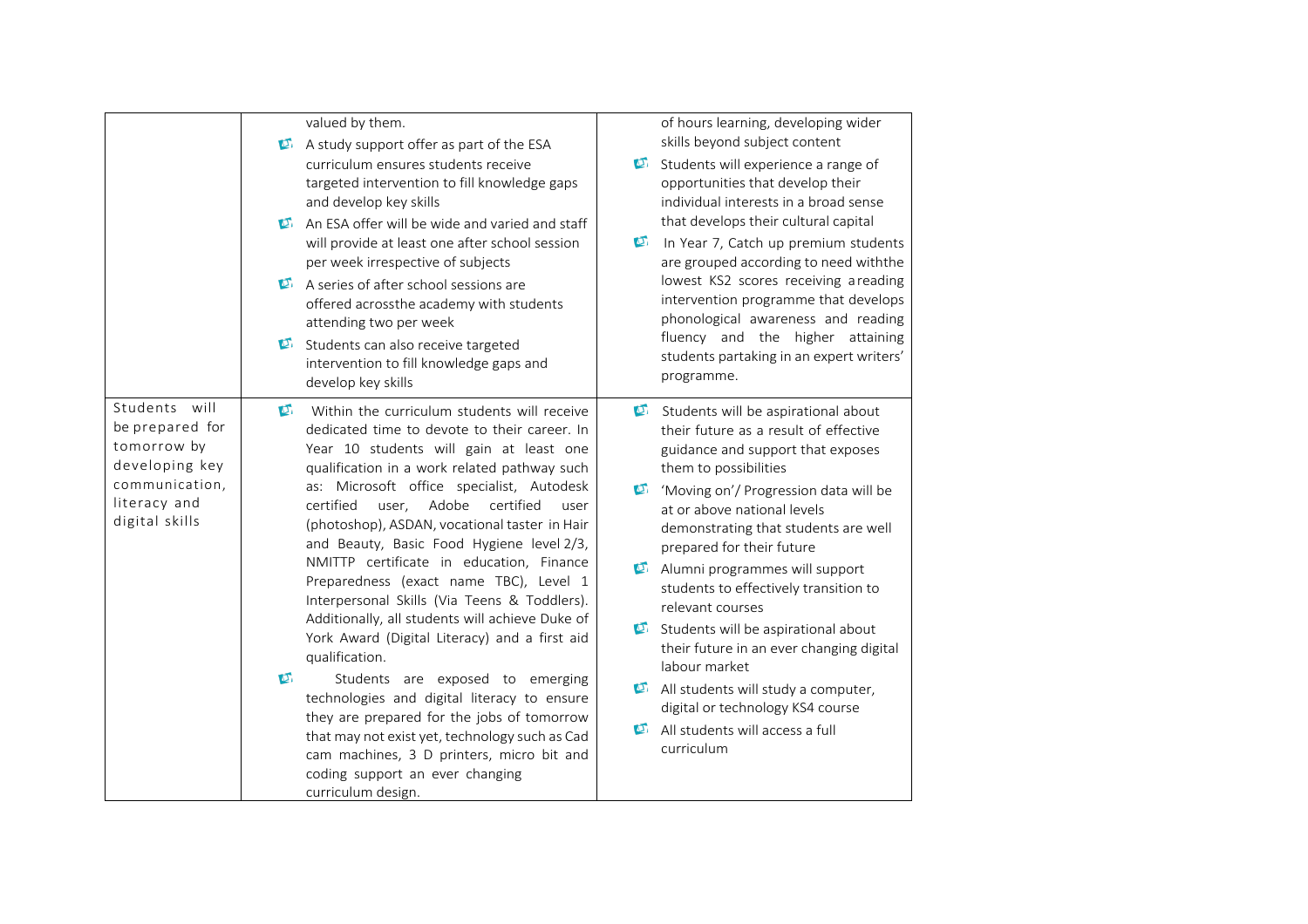|                                                                                                   | Students will be immersed in a text rich<br>curriculum to close the vocabulary gap and<br>Students will develop effective oracy<br>skills that enables them to<br>ensure high levels of literacy for future<br>communicate effectively<br>success<br><b>D</b> Our diverse community will be<br>Lessons will be 75 minutes in lengths to<br>celebrated and embraced by enabling<br>ensure depth of knowledge and<br>opportunities for extended writing<br>students to study home languages<br>Students will be prepared to<br>$\sigma$<br>Students act as peer readers to younger<br>students developing literacy and leadership<br>contribute both locally, nationally and<br>skills<br>globally<br><b>D</b> Year 7 students who arrive below age related<br>expectations engage with<br>Accelerated<br>Reader as part of their Year 7 English<br>curriculum<br>Students will be able to learn a wide range of<br>languages that enrich and celebrate local<br>heritage.<br>$\boldsymbol{\sigma}$<br>EAL specialists will provide a bespoke<br>curriculum that supports international new<br>arrivals to access the curriculum and achieve.<br>All students will have the opportunity to<br>study foreign languages including Mandarin |  |
|---------------------------------------------------------------------------------------------------|----------------------------------------------------------------------------------------------------------------------------------------------------------------------------------------------------------------------------------------------------------------------------------------------------------------------------------------------------------------------------------------------------------------------------------------------------------------------------------------------------------------------------------------------------------------------------------------------------------------------------------------------------------------------------------------------------------------------------------------------------------------------------------------------------------------------------------------------------------------------------------------------------------------------------------------------------------------------------------------------------------------------------------------------------------------------------------------------------------------------------------------------------------------------------------------------------------------------------------------|--|
| Students will<br>experience the<br>importance of<br>creativity,<br>wellbeing and<br>individuality | $\mathbf{U}$ . Where possible, curriculum time is to<br>There is a depth and richness to the<br>given to all 6faculty areas<br>curriculum<br>The faculty area of health and wellbeing links<br>$\mathbf{D}$<br>Students connect wellbeing beyond<br>PE, Wellbeing RE and cookery<br>physical activity and can make<br>informed decisions about healthy<br>$\boldsymbol{\Phi}$<br>All students have the opportunity to learn to<br>lifestyles<br>play an instrument/ receive singing lessons<br>$\mathbf{v}$<br>Learning to play an instrument<br>Students in KS3 receive 2 x 80 minute<br>becomes a right of all students rather<br>lessons per week of PE<br>than a luxury to those that can afford<br>$\mathbf{D}$ . The MCA curriculum goes beyond the<br>it<br>National Curriculum and subject<br>$\mathbf{U}_1$<br>Students are exposed to more physical<br>specifications to ensure that the needs of<br>activity to improve health indicators of<br>our students and context are met. For<br>the young people in the local area<br>example, students have the opportunity to<br>The curriculum is broad and rich key<br>gain qualifications in community languages                                                              |  |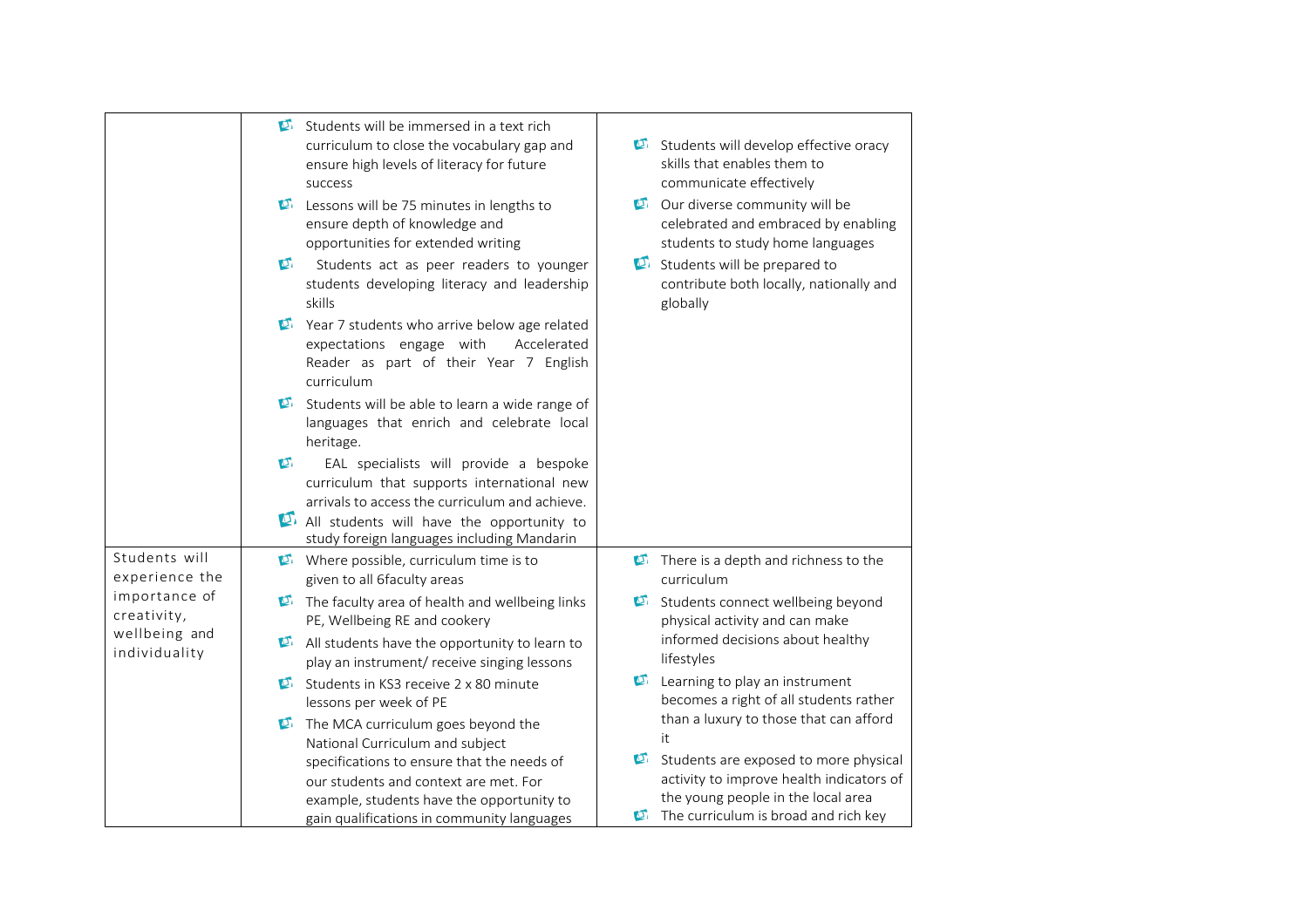|                                                             | so that their local heritage and culture can<br>stage three curriculum that goes<br>be celebrated and explore qualifications that<br>beyond merely serving the<br>are suited to their talents, for example in<br>specification needs at key stage 4<br>singing.<br>Students become more engaged in<br>their learning through understanding<br><b>D</b> Subject selections or option choices are<br>the relevance in real world scenarios<br>made in a phased approach starting with<br>subjects being studied in the open unit in<br>year 9. Two of these subjects are usually<br>completed in year 10 which allows additional<br>time to study E-Baccalaureate subjects in<br>year 11 as well as affording the time for<br>sport, health and college visits.<br>A rich ESA offer enables all students to<br>explore individual interests such as<br>astronomy or drumming<br>$\mathbf{U}$<br>Diversity, tolerance and individuality is<br>celebrated and embraced through an<br>inclusive Aspire programme |
|-------------------------------------------------------------|-------------------------------------------------------------------------------------------------------------------------------------------------------------------------------------------------------------------------------------------------------------------------------------------------------------------------------------------------------------------------------------------------------------------------------------------------------------------------------------------------------------------------------------------------------------------------------------------------------------------------------------------------------------------------------------------------------------------------------------------------------------------------------------------------------------------------------------------------------------------------------------------------------------------------------------------------------------------------------------------------------------|
| Students will<br>be physically<br>and mentally<br>resilient | Students understand the Academy's<br>The curriculum is underpinned by our MCA<br>$\mathbf{v}$<br>values, SMSC and a health curriculum to<br>holistic approach to developing them<br>ensure that students grow to exceed their<br>as individuals which supports them in<br>personal, academic and creative potential.<br>balancing stressors of academic<br>outcomes with memorable learning<br>D. Dedicated time is given to a health and well-<br>experiences in a supportive<br>being curriculum every week<br>environment.<br>$\mathbf{D}$<br>Students are equipped with strategies to<br>The health and wellbeing curriculum<br>support their mental health and well-being<br>improves the mental health of young<br>through the Aspire curriculum universal<br>people by improving self-efficacy and<br>offer.                                                                                                                                                                                         |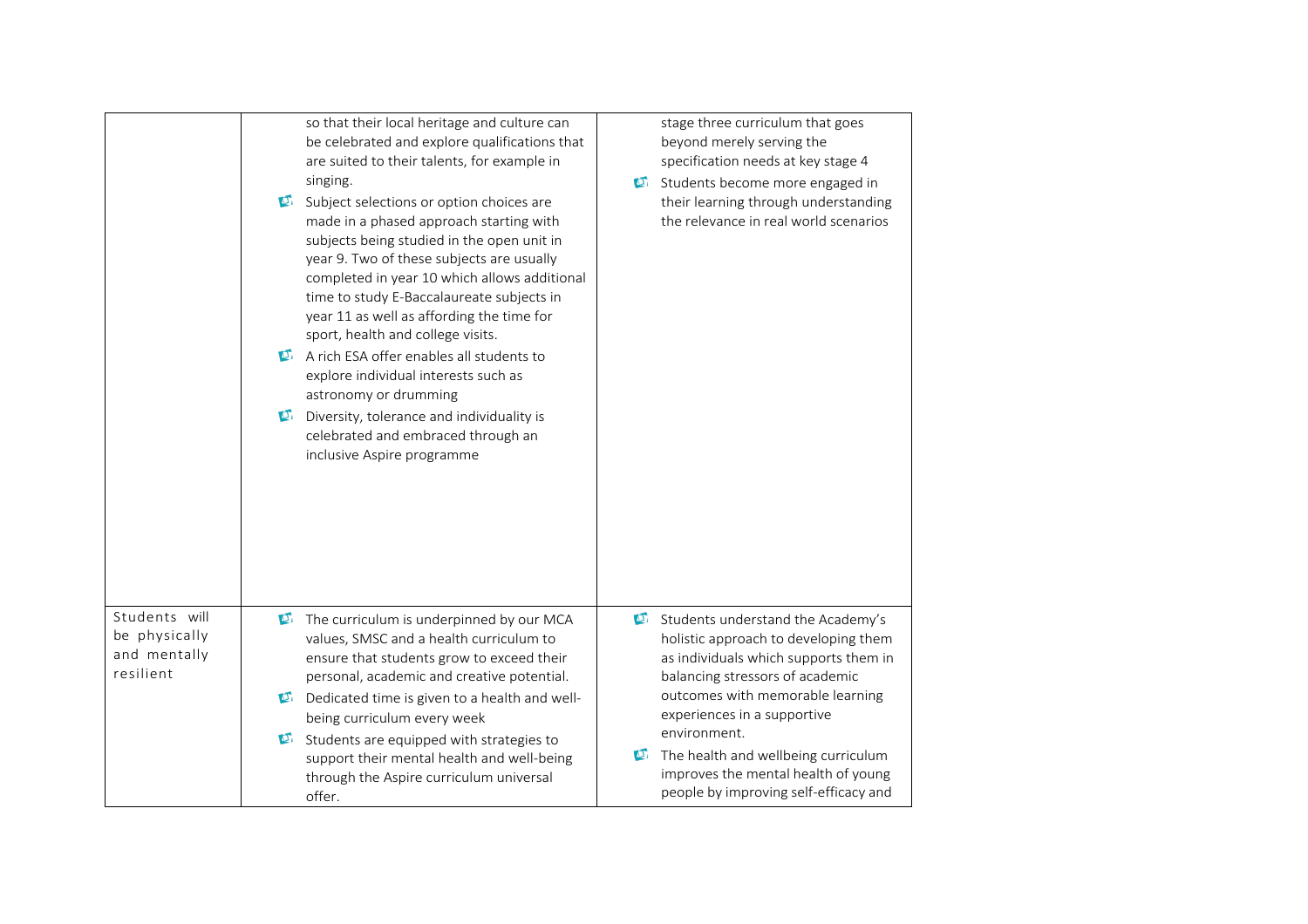| $\sigma$ | Students have opportunities to be<br>student leaders and positively contribute<br>to whole-Academy culture                                                                                                                                                                                                                                                                                          |                | self-confidence. The faculty teaches<br>meditation, mindfulness and<br>relaxations strategies to be used<br>throughout life and promote positive                                                                                                                                                                                                                                                                                                                                                           |
|----------|-----------------------------------------------------------------------------------------------------------------------------------------------------------------------------------------------------------------------------------------------------------------------------------------------------------------------------------------------------------------------------------------------------|----------------|------------------------------------------------------------------------------------------------------------------------------------------------------------------------------------------------------------------------------------------------------------------------------------------------------------------------------------------------------------------------------------------------------------------------------------------------------------------------------------------------------------|
|          | Trained counsellors and a speech and<br>language therapist are permanent members<br>of staff in addition to a full team that offers<br>full family support to families in need<br>Through an RE curriculum and the use of<br>SMSC across all subject areas students<br>explore and debate contemporary issues<br>Students explore risk taking behaviours<br>specific to their age group and context |                | mental health<br>The health and wellbeing curriculum<br>teaches a wide-range of physical<br>activities which students can engage in<br>throughout life to lead to a lifelong<br>love of physical activity and therefore<br>an improvement in the health of the<br>local community.<br>The health and wellbeing curriculum<br>teaches cookery skills that can serve<br>students throughout life to eat a well-<br>balanced diet influenced by various<br>cultures which uses various methods<br>of cookery. |
|          |                                                                                                                                                                                                                                                                                                                                                                                                     |                | All students that require access to<br>counsellors and speech and language<br>therapists receive support improving<br>the wellbeing of students and families.                                                                                                                                                                                                                                                                                                                                              |
|          |                                                                                                                                                                                                                                                                                                                                                                                                     |                | Students learn empathy, tolerance<br>and respect and understand that our<br>Academy and wider community is<br>richer through the unification of our<br>different cultures                                                                                                                                                                                                                                                                                                                                  |
|          |                                                                                                                                                                                                                                                                                                                                                                                                     | $\mathbf{v}_i$ | Students make informed choices and<br>understand the potential<br>consequences of those choices.                                                                                                                                                                                                                                                                                                                                                                                                           |
|          |                                                                                                                                                                                                                                                                                                                                                                                                     |                | Continue to develop ASPIRE<br>curriculum to create a more open                                                                                                                                                                                                                                                                                                                                                                                                                                             |